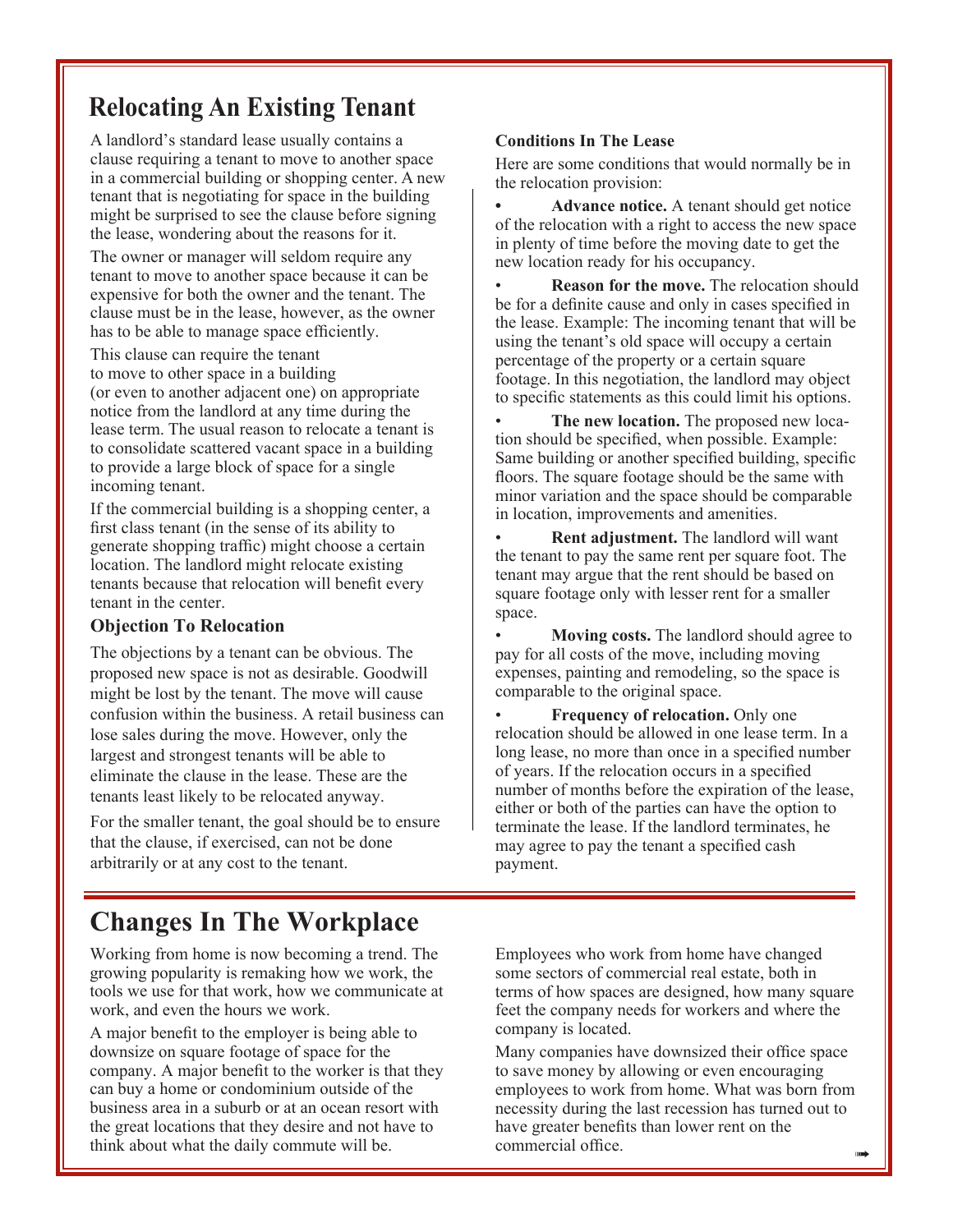#### *(continued)*

It has been reported that employees that work from home are just as, if not more productive, with less distractions, have their output increased and seem more satisfied in general.

If the same employees were in the office, there are coffee breaks, socializing and interruptions through out the day, that is not happening at the home office. The employee can work in any kind of clothes that they desire, no longer have to spend money on lunches, gasoline, parking and the day to day expenses that occur when commuting to an office.

This type of work has also been a boon for parents who need more flexibility in their schedule to accommodate child care, school events and sick kids. Sometimes it can be a problem to work at home with small children. But these are small

## **Investing In Industrial Properties**

If you haven't considered industrial properties as an investment vehicle, it may be time to take a look. Warehouse and distribution (W&D) properties are of interest because their standard layout suits a wide range of users, in contrast to specialized manufacturing facilities. Industrial properties look good for the following reasons:

• The market for industrial property is doing well with vacancy rates nationwide below those of other commercial buildings.

- There is a shift in the location and nature of demand, caused by changing technology and trade patterns, that will present investment opportunities.
- Institutional investors who have portfolios that are light in industrial assets are acquiring warehouse and distribution properties for diversification.

With any kind of investment, of course, there are always risks. The most significant is the potential for rapid functional or geographic obsolescence. Because of this, investors must carefully analyze factors such as location, construction, ceiling height, and the number and location of docks, as well as other factors.

#### **The Healthy Property**

The turndown in real estate did not affect industrial property as much as other properties because this property did not encourage speculative building; as much as 30% of the cost of W&D properties is in nondepreciable land, so they held limited appeal for tax-motivated investors. Foreign investors have largely avoided the warehouse and distribution sector because it lacks the "trophy quality" that makes offices, hotels, and resorts attractive. As a

problems that can be solved by balancing work and personal lives.

It has been reported that in recruiting the best talent, employers find that the work at home concept is a major perk.

Remote work does have its share of problems. Some people dislike working in the same place where they live and relax, and it can be difficult to create and maintain a company environment without coworkers being in the same room. But the concept of not commuting on a crowed bus or slow and go in early morning traffic is a major benefit.

Above all, buying a home in a more desirable location is a great plus for the employee and being able to downsize on square footage is a major plus for the company.

result, warehouse development was driven more by demand than by capital seeking an outlet. Also the size of the properties discouraged many institutional investors who prefer to invest in larger properties than the typical \$1 million to \$10 million W&D property.

#### **Choosing The Investment**

Choosing the right property may be a little more diffi-cult. Certain factors may be driving the warehouse and distribution market toward greater efficiency, changing how and where business will be done:

• **Inventory control systems.** Computerization and techniques such as bar coding can insure faster and more reliable deliveries from shipper to destina-tion. Combined with just-in-time systems, it reduces inventory and space requirements.

• **Automated space.** Using robots in W&D facilities will grow over time, encouraging more efficient use of space.

**• Regulations.** With the trend toward deregulation during the past decades, there has been a reduction in delivery costs by trucks and planes, causing a shift away from rail and water. This widens the possible locations for warehouse and distribution facilities and encourages the construction of fewer and larger facilities. Since trucks and planes speed deliveries, the amount of inventory stored and the space needed can be reduced.

Investment in warehouse and distribution facilities must be very carefully thought out because of the conflicting needs for greater demand for space while using existing space more efficiently.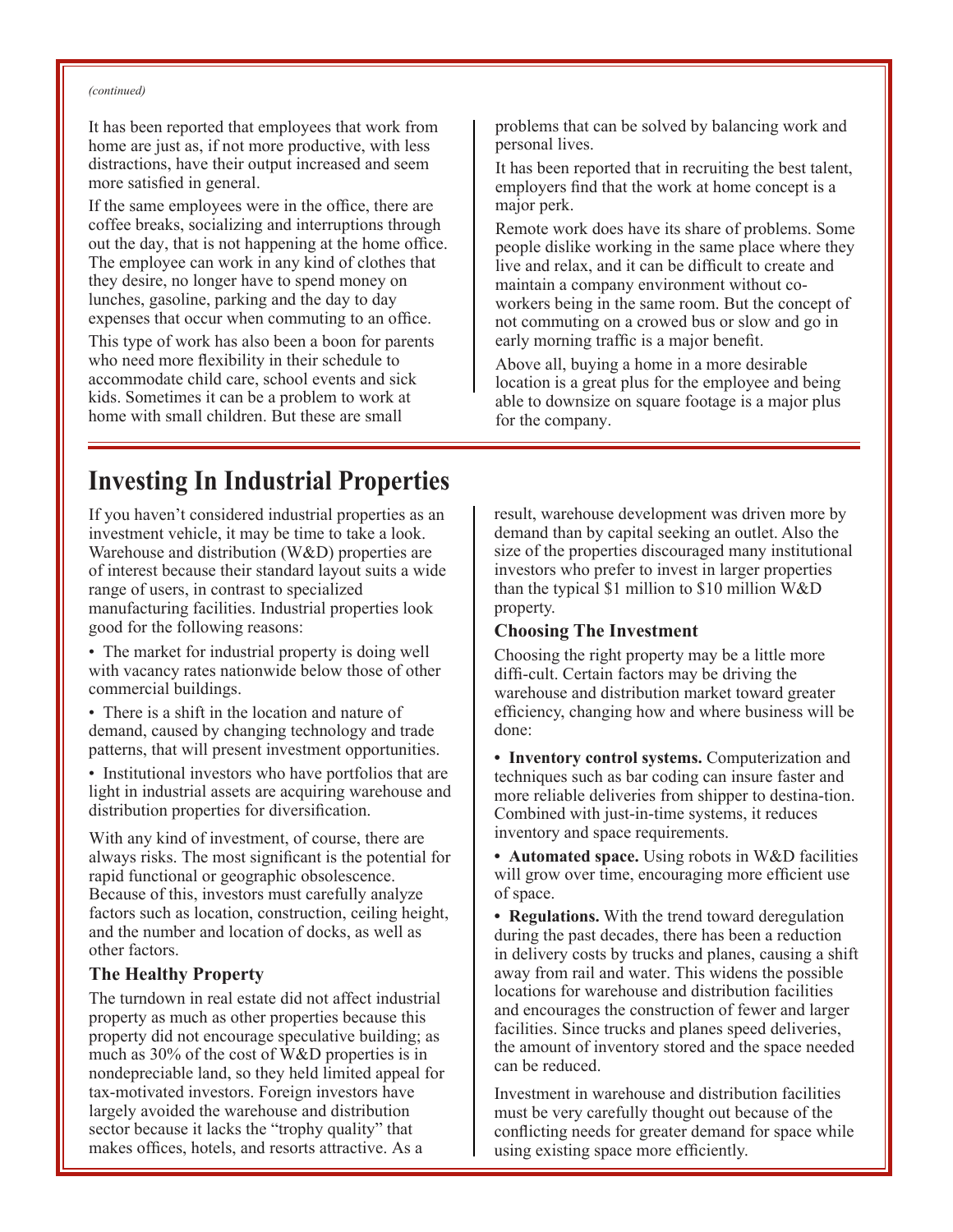# **Building Standards For Tenant Improvements**

A building owner wants to be sure that improvements made by or for a tenant be of equal quality to the building itself. That's because tenant improvements, upon completion, become a permanent part of the building. The goal is to establish building standards that will permit a suite of office space to be fully developed to a tenant's specifications with no extras involved, while also ensuring that the improvements are of satisfactory quality, commensurate with the improvements in other tenants' space and with the building itself.

A copy of the building standards should be included with the lease and will identify the specific materials that are to be used for such components as doors, partitions, and fixtures. And the standards will also specify the type of carpeting, floor covering, or wall finishes that the landlord will provide or allow. Throughout the entire office building, for example, the ceilings, doors, hardware, light fixtures, area floor coverings should be standard and not subject to tenant choice.

Window coverings are almost always standard so that a uniform appearance is achieved both from the exterior of the building as well as in the interior office areas. Draperies or window blinds (horizontal and vertical) are the predominant choice, and tenants are cautioned not to change them.

#### **What Variations Are Allowed**

Wall finishes are very important to most office tenants. Many such tenants may desire reception area and key executive offices be covered with a wall fabric, wallpaper or paneling rather than paint. The building standards should allow this variation, provided that the wall is reconverted to a paintable surface at the end of that tenant's lease term.

Within each tenant's space, however, moveable or fixed partitions or carpeting of a particular color may be allowed to personalize the office and to accommodate the tenant's preference.

#### Electrical and Communications Requirements

The electrical and telecommunications standards are a major concern of today's office building managers. These standards quickly become obsolete by technological advances. So, for example, the number of electrical and telephone outlets per square foot of occupied space must increase to meet the new needs of tenants in the "informa-tion age". A modern office building now must provide capability for computers and internet, fax machines, copy machines, video teleconferencing, electronic mail, interoffice and traditional telephone service, energy management and security.

# **Profits Found In Conserving Energy**

Any savings in expenses that have already been budgeted can be turned into spendable income. One expense that can be controlled to some degree is the energy used for lighting, electronics and air conditioning.

## **Lighting**

Lighting the office space uses a high percentage of electrical energy. In addition, the lighting can generate excess heat that needs to be cooled by an air conditioning system. Up to 60% of the electricity used in a building can be used by lighting and cooling. Bills for lighting the building can amount to about half of the original cost of the building during its lifetime.

Reduce your lighting. A general rule is that a light should be off when no one is present. Turn off lights in unoccupied areas, remove excess lighting and other lights not necessary for security and safety.

Here are a few more ideas:

- Improved bulbs and fluorescent tubes.
- Improved lighting controls, reflectors and spacing of the light fixtures.
- Micro electric sensors that measure sunlight

and sense people entering and leaving rooms can cut the use of lighting drastically.

Individuals in offices can cut usage comfortably by using desk lamps (with special lowusage fluorescent bulbs, halogen or LED) instead of overhead lights.

## **Office Equipment**

Be energy smart with office equipment. Turn off office equipment or set it to "power down" when not in use. Setting computers, monitors, and copiers to use sleep-mode when not in use helps cut energy costs by approximately 40%. Remember to turn equipment off at the end of the workday. Use "smart" power strips. These sense the presence or absence of office workers and turn the attached equipment on or off accordingly.

## **Heating and Air Conditioning**

Keeping a building cool in warmer weather can save enormously on energy. Consider the savings that can be utilized from the installation of an energy management and control system (EMCS). The EMCS automatically controls the ventilation, heating and air conditioning systems in a building.

 $\rightarrow$